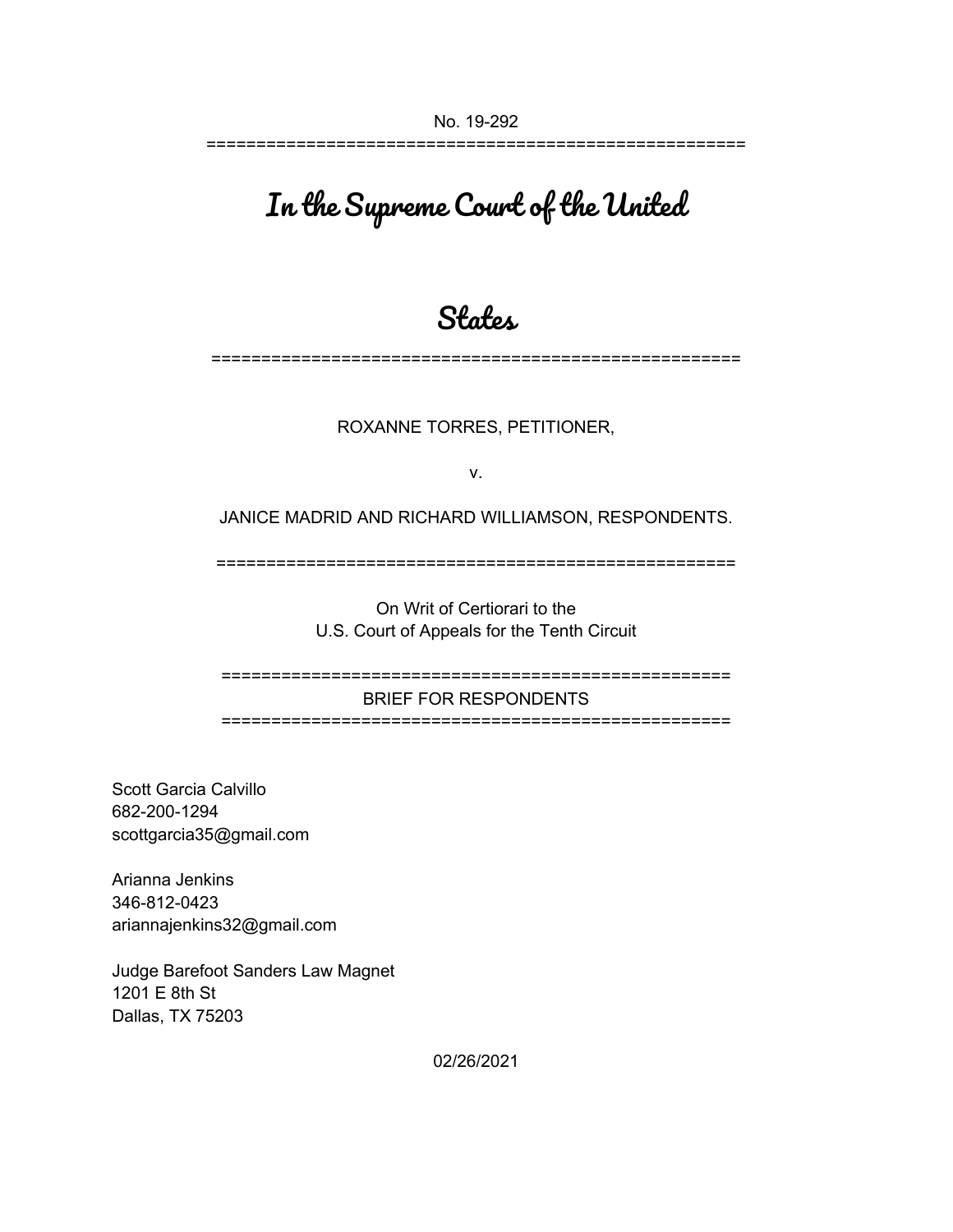# QUESTIONS PRESENTED

Is an unsuccessful attempt to detain a suspect by use of physical force a "seizure" within the meaning of the Fourth Amendment or must the use of physical force be successful in detaining a suspect to constitute a "seizure"?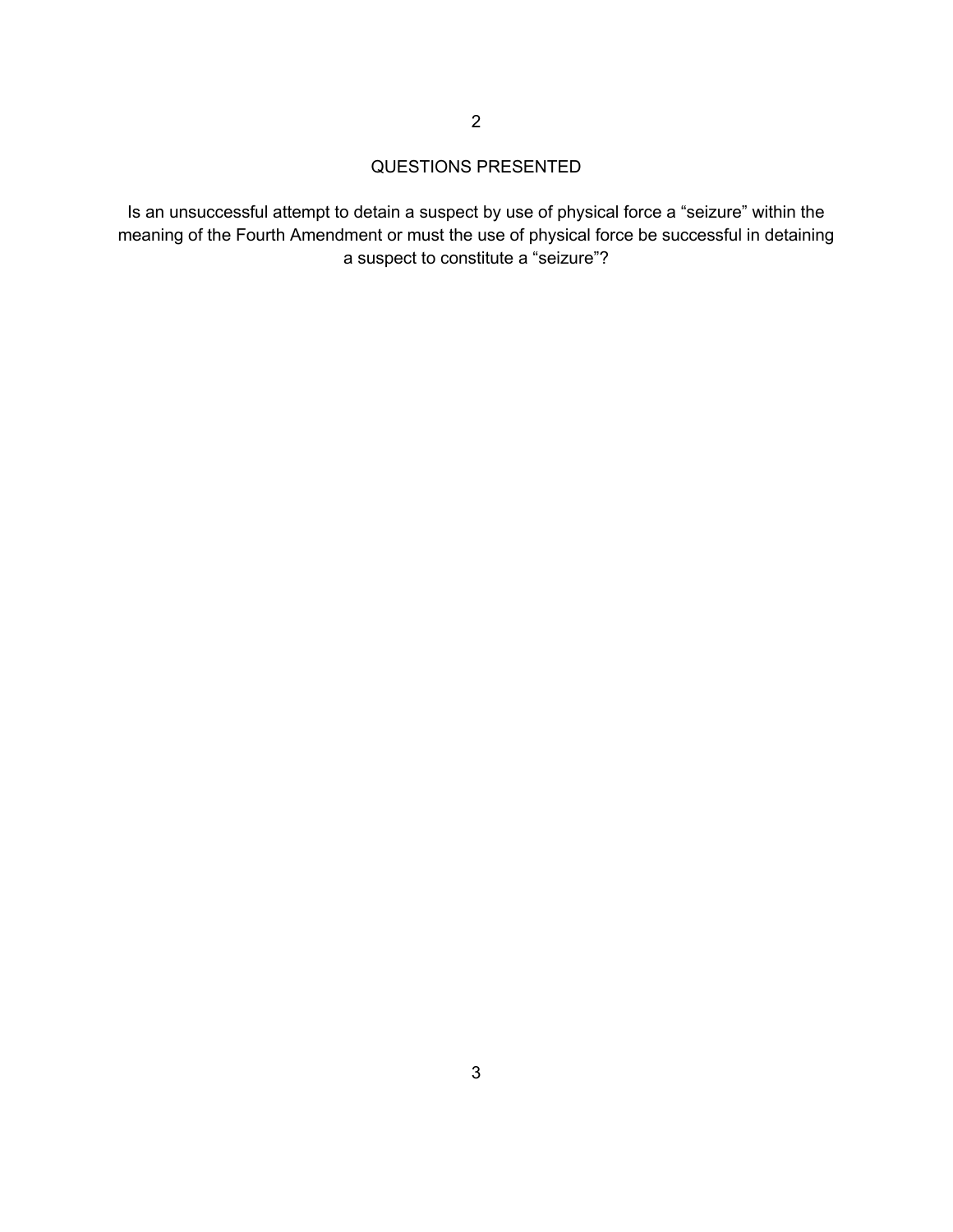# TABLE OF CONTENTS

- 1. Cover Page
- 2. Question Presented
- 3. Table of Contents
- 4. Table of Authorities
- 5. Summary of Argument
- 6. Argument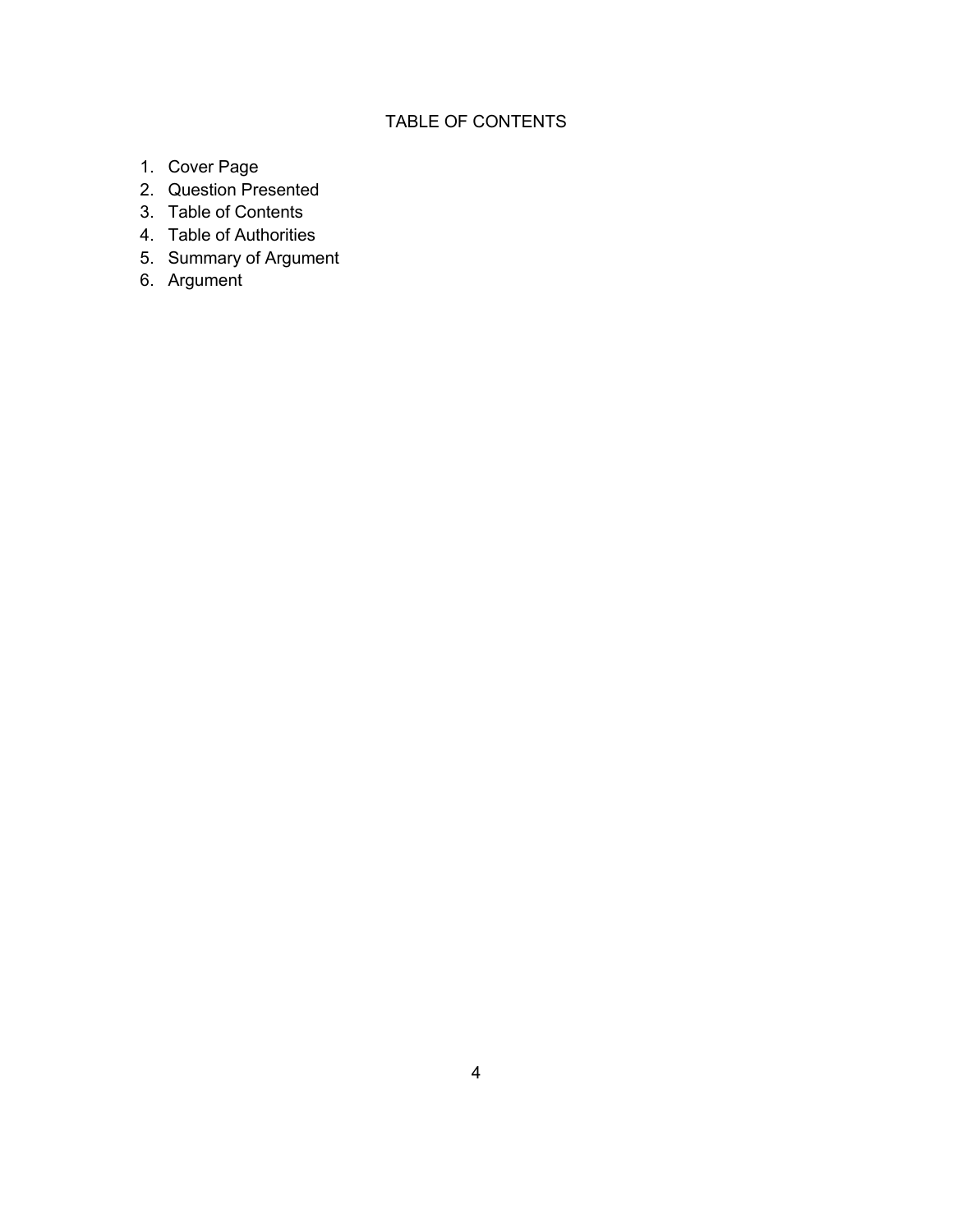# TABLE OF AUTHORITIES

- 1. *Brendlin v. California, 551 U.S. 249*
- *2. Brower v. County of Inyo, 489 U.S. 593 (1989)*
- *3. California v. Hodari D., 499 U.S. 621 (1991)*
- *4. Florida v. Bostick, 501 U. S. 429, 434 (1991)*
- *5. Maryland v. King, 569 U.S. 435 (2013)*
- *6. New York Ratification Convention Debates and Proceedings (July 19, 1788)*
- *7. Terry v. Ohio, 392 U.S. 1 (1968)*
- *8. To the Farmers and Planters of Maryland (Apr 1, 1788)*
- *9. United States v. Hensley, 469 U. S. 221, 226 (1985)*

5

# SUMMARY OF ARGUMENT

The petitioner was NOT seized, within the meaning of the fourth amendment, because the police officer's attempted use of deadly force to halt the petitioner failed. Every precedent set forth by the United States Supreme Court holds that for a seizure of a person to occur, the person must either voluntarily or involuntarily have their movement restricted to a stop.

# ARGUMENT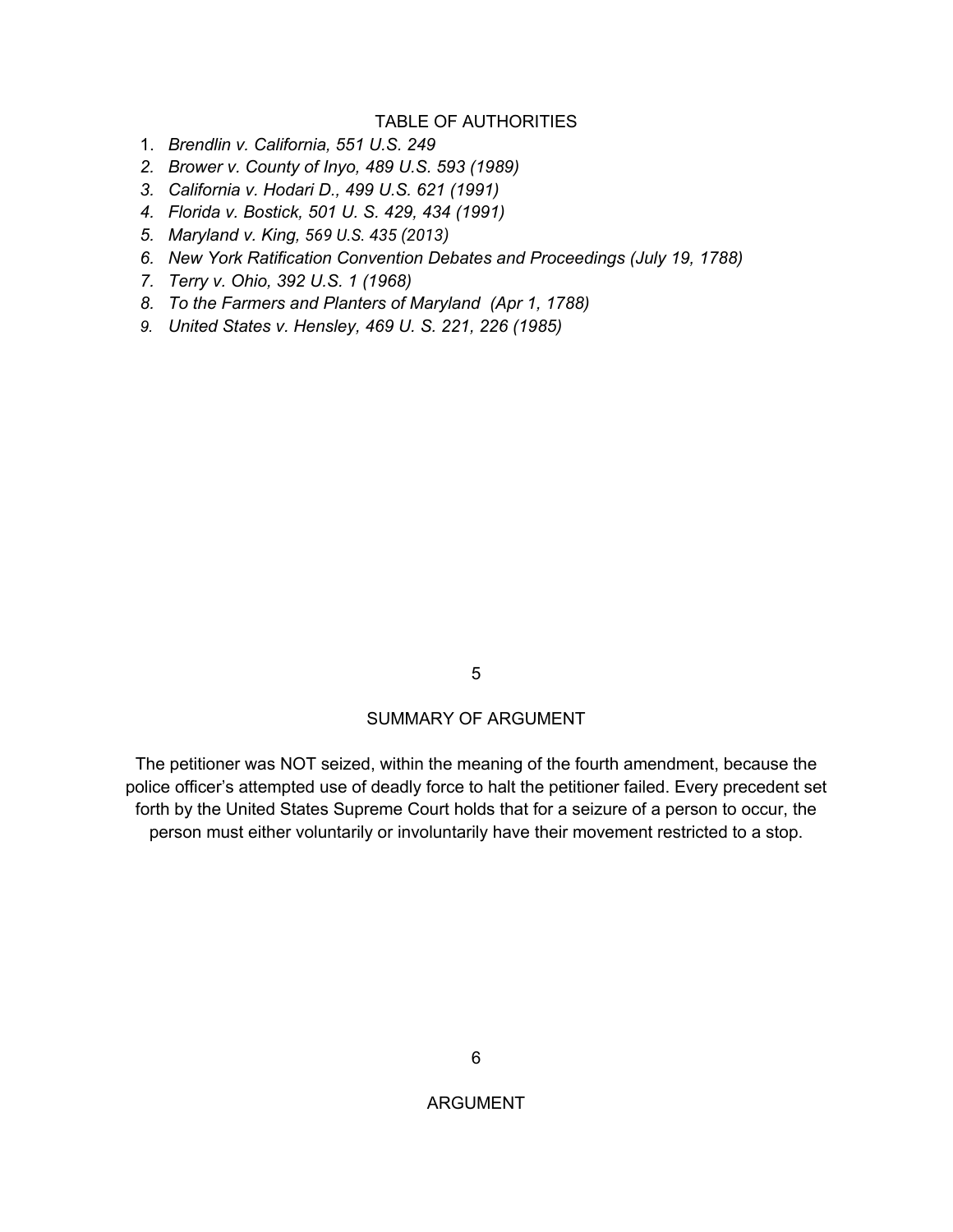During a police investigation in Albuquerque, New Mexico, two officers, Janice Madrid and Richard Williamson, approached the petitioner, Roxanne Torres. The petitioner, having her mind impaired by the use of methamphetamine, thought the approaching officers were carjackers. As a result of her confusion, Torres put the car in drive. Both officers pulled out their guns and fired at the car. Torres was hit by two bullets but continued her escape nonetheless. Later on in the night Torres stole another car and drove herself to a hospital in Grants, New Mexico. She was flown to another hospital in Albuquerque where she was then arrested. Torres sued Madrid and Williamson for violating her Fourth Amendment rights. She claims that the officers used "excessive force" to seize her.

There are multiple instances where the court has held that for a seizure to occur, there needs to be a restriction of movement. *Terry v. Ohio, 392 U.S. 1 (1968)*. was the supreme court case that established the stop and frisk as part of the "special needs search" category of search and seizures. (The term "special needs search" is present in Justice Scalia's dissenting opinion in *Maryland v. King, 569 U.S. 435 (2013)*. It is used as an umbrella term for any search or seizure that is considered to be reasonable and does not require a warrant, usually because the safety benefits far outweigh the intrusiveness. This includes government inspections of property for safety hazards and frisks among other things.) Terry v. Ohio's decision relies upon the rationale that a detective is justified in frisking a person for weapons upon reasonable suspicion that the suspect is armed and dangerous.

However, before the court delved into its primary finding, the court had to answer the question if the suspects were seized at all. What the court said in Terry v. Ohio, 392 U.S. 1 (1968) can be of great use to this case in defining what it means to be seized. In Terry, a detective stopped a group of suspicious men. The court said that "Whenever a police officer accosts an individual and restrains his freedom to walk away, he has "seized" that person." 392 U.S. 1, 16. Although the petitioner wasn't necessarily walking, the fact that the petitioner could, and did drive away, suggests that the petitioner was not seized. To be seized, a person must be stopped.

This concept is further illustrated in *Brower v. County of Inyo, 489 U.S. 593 (1989)*. In that case, a suspect fleeing by car crashed and was stopped by a police barricade. The suspect died and the suspect's heirs sued for use of excessive force. The Supreme court concluded that the use of a police barricade to successfully stop a suspect does constitute a seizure. Although Brower extends the reach of what actions on behalf of the police constitute a seizure, the opinion never abandons the requirement that the stop must be successful. As said by Justice Scalia in the majority opinion. "We think it enough for a seizure that a person is stopped by the very instrumentality set in motion or put in place in order to achieve that result." In the case of Torres v. Madrid, the suspect was not stopped by the very instrumentality set in motion to achieve a seizure. The officers tried to seize, and therefore restrain the petitioner's freedom to move, by shooting her. The act of shooting the petitioner did not stop her, as shown by the fact that she managed to drive herself to a hospital, and therefore there was no seizure under the 4th amendment.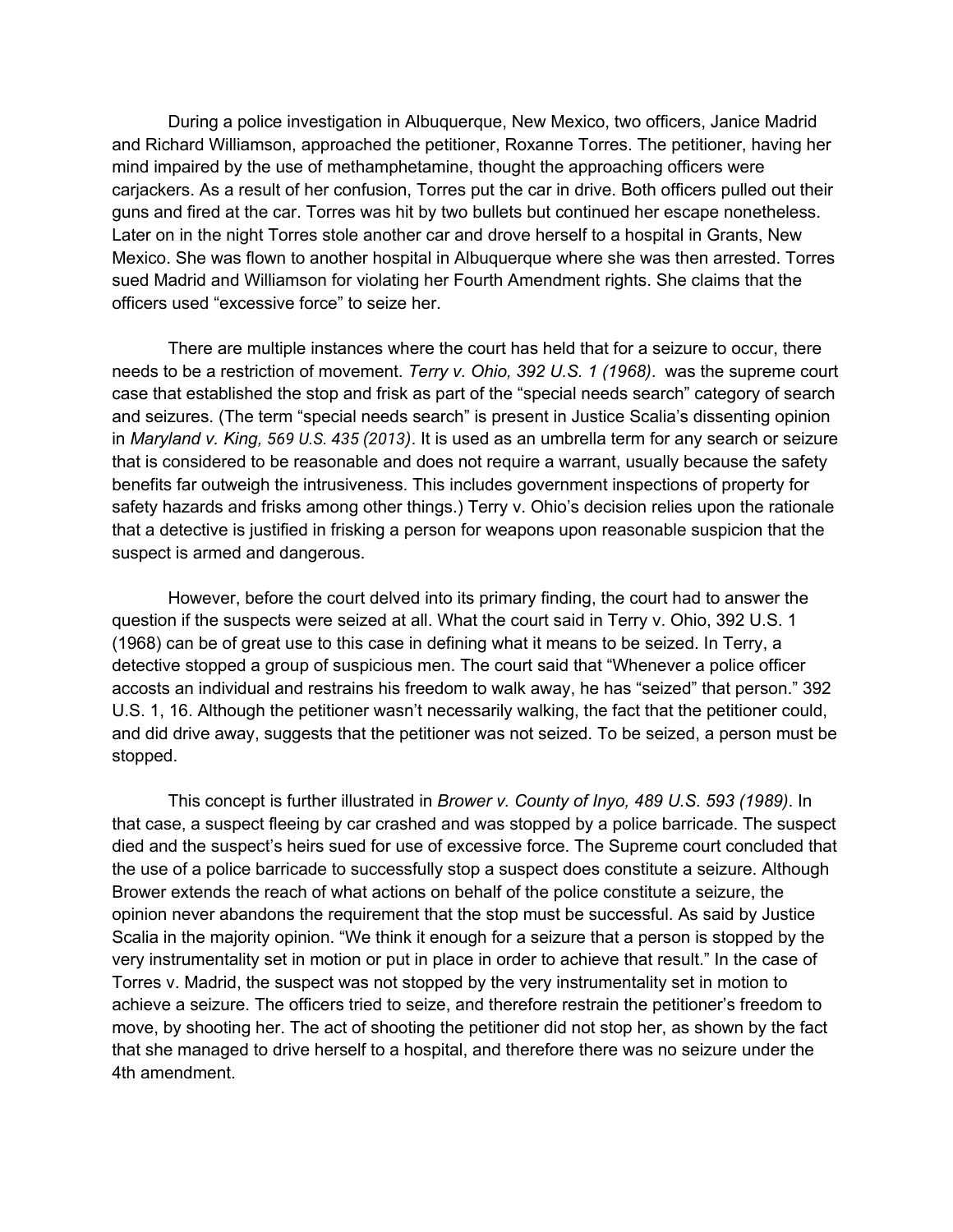In *California v Hodari, 499 U.S. 621 (1991)* it was found that there are two types of seizures: either by show of authority or by use of physical force. In this case, when the officers pulled out their weapon and pointed it at Ms. Torres would count as a "show of authority." However, considering the fact that she still didn't cooperate at the time there was no seizure. Hodari also said that the "word "seizure" readily bears the meaning of a laying on of hands or application of physical force to restrain movement, even when it is ultimately unsuccessful. Yet even this common law definition of seizure is not set in stone.

According to Scalia's findings "From the time of the founding to the present, the word "seizure" has meant "taking possession,"...For most purposes at common law, the word connoted not merely grasping, or applying physical force to, the animate or inanimate object in question, but actually bringing it within physical control. A ship still fleeing, even though under attack, would not be considered to have been seized as a war prize." Similarly, even if Torres is under attack by a police officer's bullets, simply being hit means nothing if there is no taking possession of the person that is attempting to be seized. In simple terms, there is no seizure if there is no taking possession.

Furthermore, there is nothing to suggest that the founding fathers intended for the seizure of a person to include the use of force without taking possession of a person's ability to move. As said in the New York Ratification Convention Debates and Proceedings. (July 19, 1788):

"[E]very freeman has a right to be secure from all unreasonable searches and seizures of his person, his papers, or his property; and therefore that all warrants to search suspected places, or seize any freeman, his papers or property, without information upon oath,....ought not to be granted."

Seizures of person, papers, and property are all in the same category of protection under the 4th amendment. Therefore if there is a uniting category or group of characteristics pertaining to one, it can be reasonably assumed to have similar characteristics pertaining to the other two. That characteristic comes in the form of an excerpt in "To the Farmers and Planters of Maryland (Apr 1, 1788)".

"Nay, they often search the clothes, petticoats, and pockets of ladies or gentlemen (particularly when they are coming from onboard an East India ship), and if they find any the least article that you cannot prove the duty to be paid on, seize it and carry it away with them"

Finding articles, or papers, and carrying them away is a characteristic of a seizure according to this excerpt. In other words, the transferring of possession from one person to another can be interpreted as seizure. When the same concept is applied to a person, it can be concluded that seizing a person requires taking possession of that person. This interpretation is not only found in the text of our founding fathers, but also in the precedent set forth in previous cases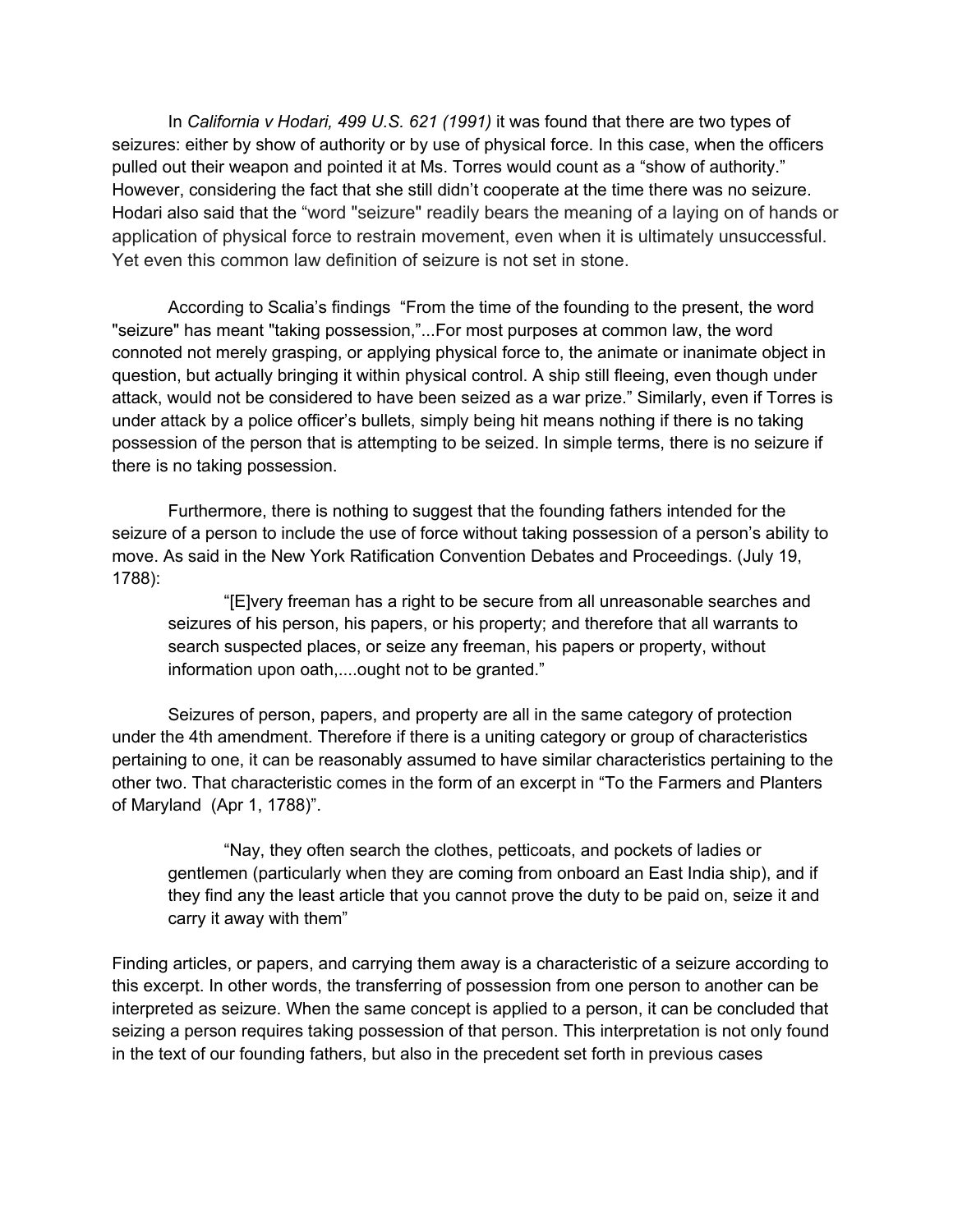For example in *Brendlin v. California, 551 U.S. 249* the court found that stopping a car to seize one person, also seizes everyone else inside the car. The majority opinion, written by Justice Souter, states very clearly in the first sentence that "A person is seized by the police and thus entitled to challenge the government's action under the Fourth Amendment when the officer, " 'by means of physical force or show of authority,' " terminates or restrains his freedom of movement, *Florida v. Bostick, 501 U. S. 429, 434 (1991)*". As previously stated, restricting freedom of movement, whether voluntarily or involuntarily, is a required element of a seizure. In *Bredlin,* the court makes clear that driving a car is an extension of this freedom; and forcing a stop of the vehicle is a seizure. In the words of the majority opinion, "[W]e have long acknowledged that stopping an automobile and detaining its occupants constitute a seizure" ; *United States v. Hensley, 469 U. S. 221, 226 (1985)*. Therefore when applied to this case it's even more evident that the petitioner, Torres, was not seized under the fourth amendment. Torres's vehicle, acting as an extension of her freedom of movement, was not stopped even after she was struck by a bullet. Petitioner might claim that mere use of force is enough to constitute a seizure "but there is no seizure without the actual submission otherwise there is at most an attempted seizure.".

The entire scenario for a reform of the 4th amendment definition of seizure would lead to confusing and unjust outcomes. Everyone is sympathetic for the prudential argument that having a gunshot constituted as seizure would lead to more cops being successfully sued for use of excessive force, especially minorities. However, it's neither the courts role to try and solve a problem through bench legislation nor is it even wise for the court to solve this problem by these means. 'Solving' the issue of overly protective qualified immunity by destroying the definition of seizure is not a viable solution. Under this new proposed doctrine, a suspect in a gunfight who gets hit by an officer's bullet would be seized. This is confusing to the idea of seizure. There would need to be additional questions raised that would have even more absurd answers. Is the defendant seized during the entirety of the wound being present? This means that if a wounded suspect gets hit by a car, then the officer is also responsible for the car accident and as well as the initial injury. This is absurd. If the defendant is instead only seized for the brief penetration of the bullet, does this mean the officer is only responsible for damage done during those split seconds? It's absurd to think that an officer would be responsible for the damage of a defendant's muscle tissue, but not for the death caused by a loss of blood. In order for seizure, and excessive force to make any sense in today's construct it is essential for a seizure to bear the requirement of possession of the person. It's simply absurd to think a person is seized as they are running away. It's absurd to think the petitioner was seized by the officer's bullets as she was driving away to steal another car and drive herself to the hospital.